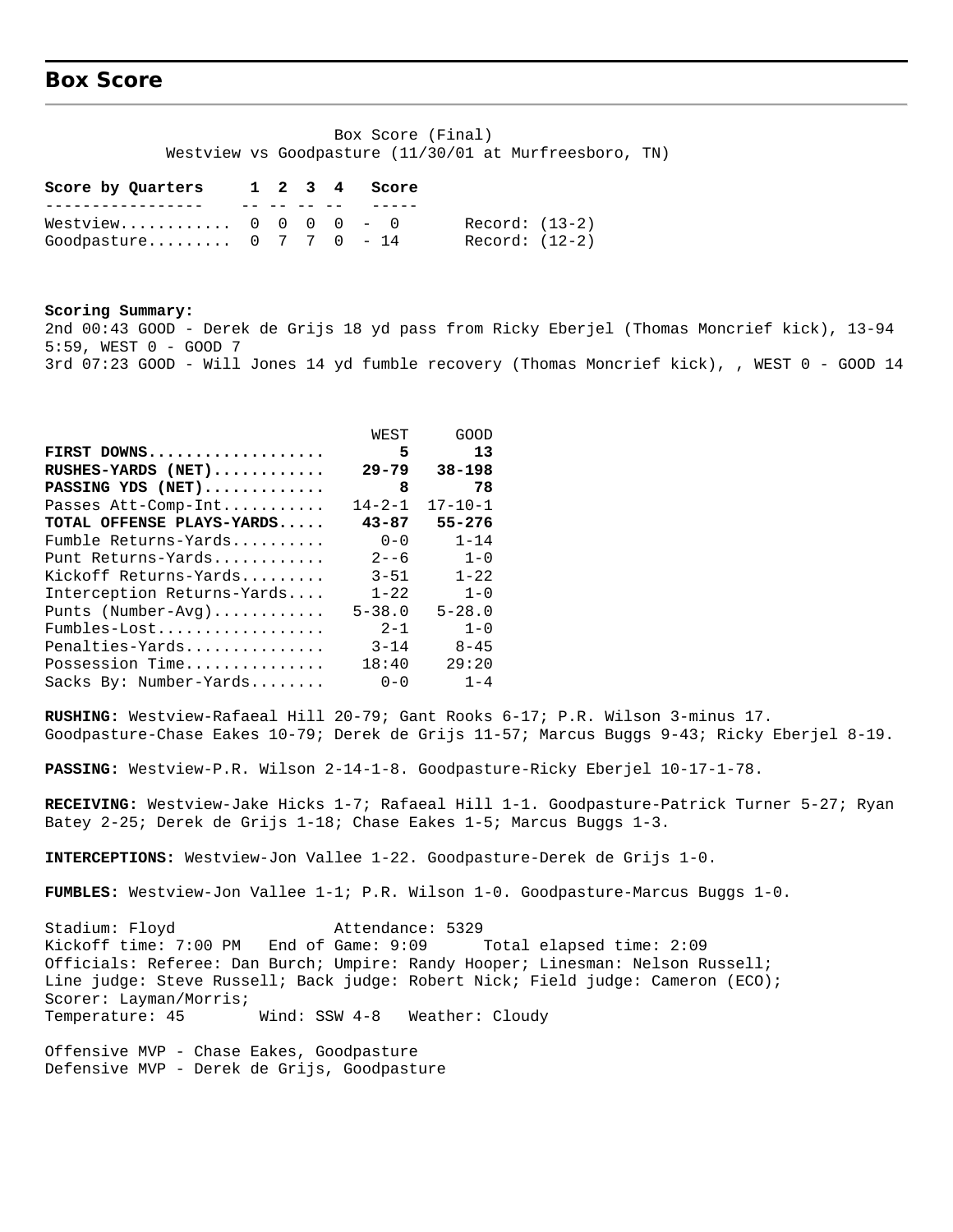Westview vs Goodpasture (11/30/01 at Murfreesboro, TN)

**SACKS (UA-A):** Westview-None. Goodpasture-Eddie Flynn 0-1; Trey Clary 0-1.

**TACKLES (UA-A):** Westview-Jon Vallee 7-1; Adam Wright 4-3; Travis Davidson 5-1; Alex Brown 3-3; Justin Harrell 3-2; Gant Rooks 1-4; Caleb Harrison 2-1; Louis Davis 2-1; Jason Harrison  $2 - 0;$ Lucas Rooks 2-0; Jason Davis 1-1; Brent Gordon 1-0; Doug Landrum 1-0; Andrew Laney 0-1. Goodpasture-Trey Clary 3-5; Chase Eakes 4-3; Derek de Grijs 3-3; B. Williams 2-2; Greg Morgan 3-0; Chase Judkins 2-1; D. Robinson 1-2; Mark Griggs 0-3; Marcus Buggs 2-0; Will Jones 0-2; Eddie Flynn 0-2; Eric House 1-0; Dusty Parker 1-0; J. Netherton 0-1.

#### **Player participation:**

Westview: 5-Andrew Laney, 6-Josh Tuck, 8-Lucas Rooks, 12-C.W. West, 15-Alex Brown, 16-P.R. Wilson, 18-Jon Vallee, 20-Travis Davidson, 24-Rafaeal Hill, 40-Justin Harrell, 42-Doug Landrum, 47-Jason Davis, 53- Brent Gordon, 65-Adam Wright, 66-Caleb Harrison, 68-Louis Davis, 84-Gant Rooks, 86-Jason Harrison, 88-Jake Hicks.

Goodpasture: 1-Dusty Parker, 2-Ricky Eberjel, 3-Derek de Grijs, 7-Adam Booker, 9-B. Williams, 11-Thomas Moncrief, 21-Ryan Batey, 24-Marcus Buggs, 28-Mark Griggs, 30-Greg Morgan, 34-Will Jones, 38-J. Netherton, 42-Chase Eakes, 50-Trey Clary, 57-Eddie Flynn, 59-Chase Judkins, 77-D. Robinson, 81-Eric House, 88-Patrick Turner.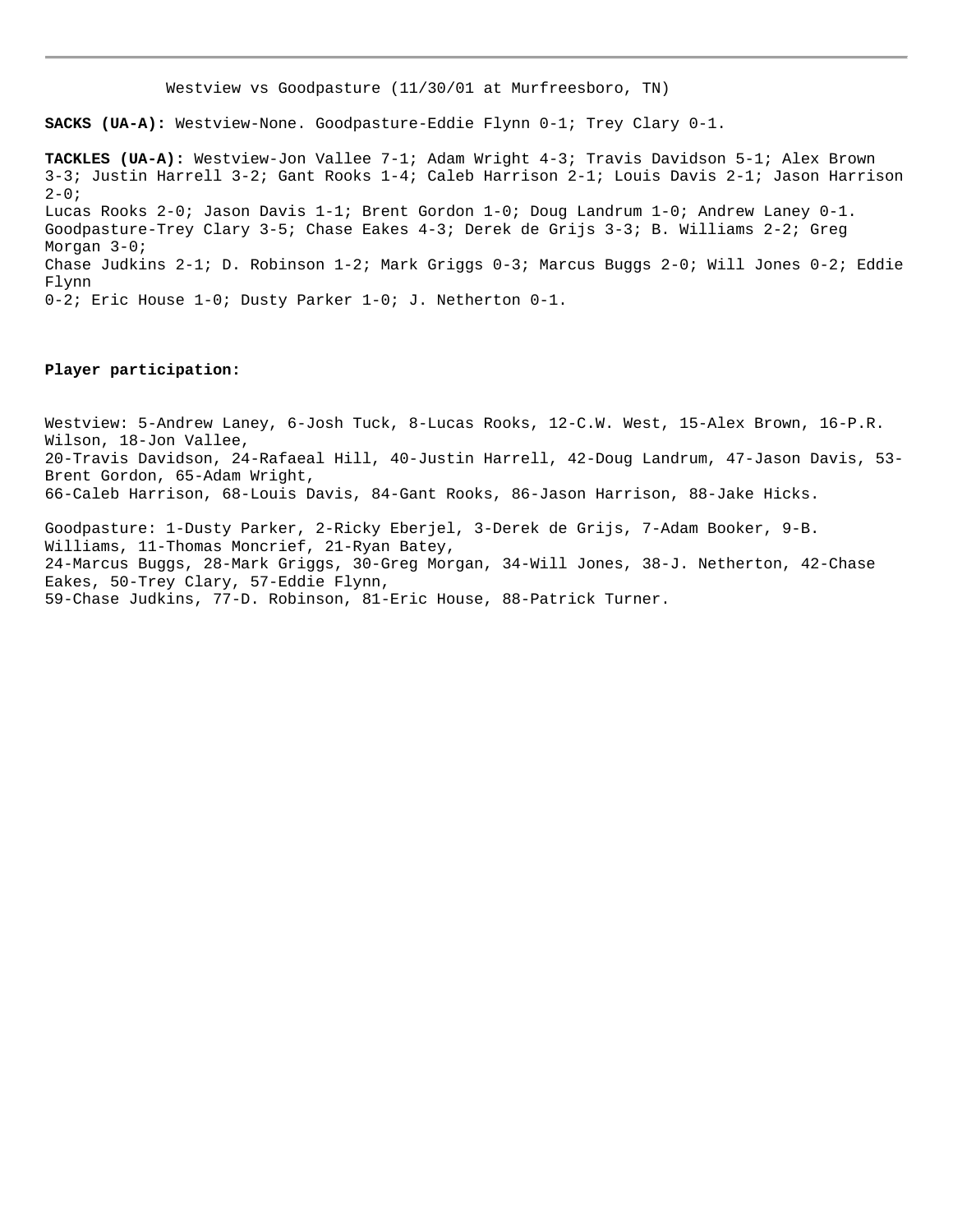## **Scoring Summary**

 Scoring Summary (Final) 2001 BLUECROSS BOWL Westview vs Goodpasture (11/30/01 at Murfreesboro, TN) Westview (13-2) vs. Goodpasture (12-2) Date: 11/30/01 Site: Murfreesboro, TN Stadium: Floyd Attendance: 5329 **Score by Quarters 1 2 3 4 Score** ----------------- -- -- -- -- ----- Westview........... 0 0 0 0 - 0

**Scoring Summary:** 2nd 00:43 GOOD - Derek de Grijs 18 yd pass from Ricky Eberjel (Thomas Moncrief kick) 13 plays, 94 yards, TOP 5:59, WEST 0 - GOOD 7 3rd 07:23 GOOD - Will Jones 14 yd fumble recovery (Thomas Moncrief kick) WEST 0 - GOOD 14

Kickoff time: 7:00 PM End of Game: 9:09 Total elapsed time: 2:09 Officials: Referee: Dan Burch; Umpire: Randy Hooper; Linesman: Nelson Russell; Line judge: Steve Russell; Back judge: Robert Nick; Field judge: Cameron (ECO); Scorer: Layman/Morris; Temperature: 45 Wind: SSW 4-8 Weather: Cloudy

Offensive MVP - Chase Eakes, Goodpasture Defensive MVP - Derek de Grijs, Goodpasture

Goodpasture......... 0 7 7 0 - 14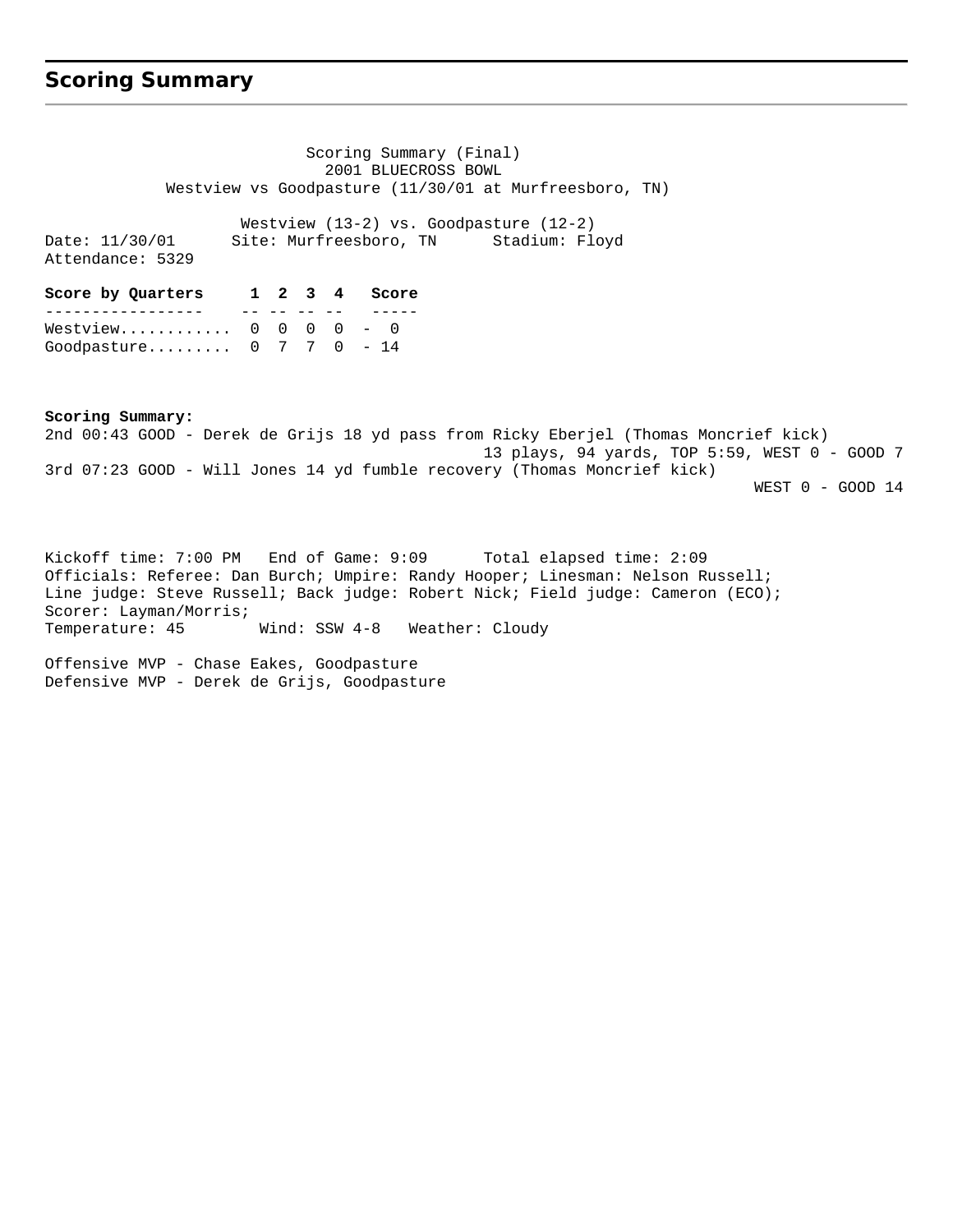# **Team Statistics**

 Team Statistics (Final) 2001 BLUECROSS BOWL Westview vs Goodpasture (11/30/01 at Murfreesboro, TN)

|                                | WEST         | GOOD           |
|--------------------------------|--------------|----------------|
| FIRST DOWNS                    | 5            | 13             |
| Rushing                        | 5            | 8              |
| Passing                        | $\Omega$     | 4              |
| Penalty                        | $\Omega$     | $\mathbf{1}$   |
| Rushing Attempts               | 29           | 38             |
| Yards Gained Rushing           | 99           | 208            |
| Yards Lost Rushing             | 20           | 10             |
| NET YARDS RUSHING              | 79           | 198            |
| NET YARDS PASSING              | 8            | 78             |
| Passes Attempted               | 14           | 17             |
| Passes Completed               | 2            | 10             |
| Had Intercepted                | $\mathbf{1}$ | $\overline{1}$ |
| TOTAL OFFENSIVE PLAYS          | 43           | 55             |
| TOTAL NET YARDS                | 87           | 276            |
| Average Gain Per Play          | 2.0          | 5.0            |
| Fumbles: Number-Lost           | $2 - 1$      | $1 - 0$        |
| Penalties: Number-Yards        | $3 - 14$     | $8 - 45$       |
| Number of Punts-Yards          | $5 - 190$    | $5 - 140$      |
| Average Per Punt               | 38.0         | 28.0           |
| Punt Returns: Number-Yards     | $2 - -6$     | $1 - 0$        |
| Kickoff Returns: Number-Yards. | $3 - 51$     | $1 - 22$       |
| Interceptions: Number-Yards    | $1 - 22$     | $1 - 0$        |
| Fumble Returns: Number-Yards   | $0 - 0$      | $1 - 14$       |
| Miscellaneous Yards            | $\Omega$     | $\Omega$       |
| Possession Time                | 18:40        | 29:20          |
| Third-Down Conversions         | 4 of 13      | 6 of 15        |
| Fourth-Down Conversions        | 1 of 3       | $1$ of $2$     |
| Sacks By: Number-Yards         | $0 - 0$      | $1 - 4$        |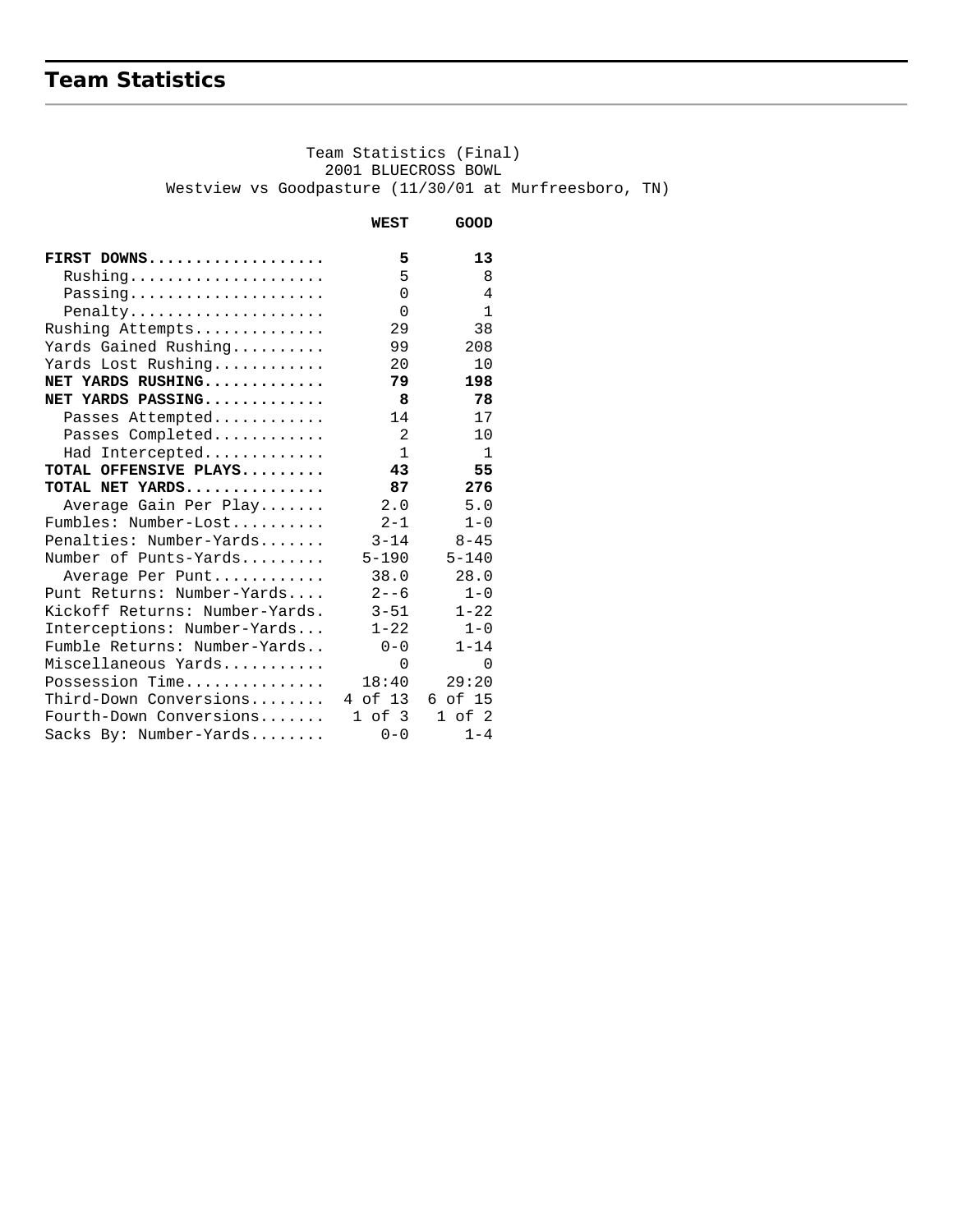# **Individual Statistics**

#### Individual Statistics (Final) 2001 BLUECROSS BOWL Westview vs Goodpasture (11/30/01 at Murfreesboro, TN)

**Goodpasture**

### **Westview**

| Rushing No Gain Loss Net TD Lg Avg                                                                                               |                            |  |                             |                          |
|----------------------------------------------------------------------------------------------------------------------------------|----------------------------|--|-----------------------------|--------------------------|
| Rafaeal Hill 20 79 0 79 0 9 4.0<br>Gant Rooks 6 20 3 17 0 6 2.8<br>P.R. Wilson 3 0 17 -17 0 0 -5.7<br>Totals 29 99 20 79 0 9 2.7 |                            |  |                             |                          |
| Passing Mtt-Cmp-Int Yds TD Long Sck                                                                                              |                            |  |                             |                          |
| P.R. Wilson 14-2-1 8 0 7<br>Totals 14-2-1 8 0 7                                                                                  |                            |  |                             | 1<br>$\mathbf{1}$        |
| Receiving No. Yds TD Long<br>---------                                                                                           |                            |  |                             |                          |
| Jake Hicks<br>Rafaeal Hill 1 1 0 1<br>Totals                                                                                     | 1 7 0 7<br>$2 \t 8 \t 0$   |  | 7                           |                          |
| Punting                                                                                                                          | No. Yds Avg Long In20<br>. |  | . _ _ _ _ _ _ _ _ _ _ _ _ _ |                          |
| P.R. Wilson 5 190 38.0 48 3<br>Totals                                                                                            | 5 190 38.0 48 3            |  |                             |                          |
| All Returns Mo.Yds.Lg No.Yds.Lg No.Yds.Lg                                                                                        |                            |  |                             | Punts Kickoffs Intercept |
| Alex Brown 1 0 0 3 51 29 0 0 0<br>Jon Vallee 1 -6 0 0 0 0 1 22 22<br>Totals                                                      |                            |  |                             | 2 -6 0 3 51 29 1 22 22   |

#### **Field goal attempts**

----------------------------------------

| Rushing                                   |    | No Gain Loss Net TD Lg      |                         |                          |                          | Avg               |   |
|-------------------------------------------|----|-----------------------------|-------------------------|--------------------------|--------------------------|-------------------|---|
| Chase Eakes                               | 10 |                             |                         | 81 2 79                  |                          | 0, 36, 7.9        |   |
| Derek de Grijs 11 58 1 57                 |    |                             |                         |                          |                          | 0, 23, 5.2        |   |
| Marcus Buggs 9 45 2 43                    |    |                             |                         |                          |                          | $0$ 12 4.8        |   |
| Ricky Eberjel 8 24 5 19                   |    |                             |                         |                          |                          | 0 10 2.4          |   |
| Totals 38 208 10 198 0 36 5.2             |    |                             |                         |                          |                          |                   |   |
| Passing                                   |    | Att-Cmp-Int Yds TD Long Sck |                         |                          |                          |                   |   |
| Ricky Eberjel 17-10-1 78 1 18             |    |                             |                         |                          |                          | 0                 |   |
| Totals 17-10-1 78 1 18                    |    |                             |                         |                          |                          | 0                 |   |
| Receiving No. Yds TD Long                 |    |                             |                         |                          |                          |                   |   |
| Patrick Turner 5 27 0 10                  |    |                             |                         |                          |                          |                   |   |
| Ryan Batey                                |    | 2 25                        |                         | $0$ 15                   |                          |                   |   |
| Derek de Grijs 1 18 1 18                  |    |                             |                         |                          |                          |                   |   |
| Chase Eakes                               |    | $1 \quad 5 \quad 0 \quad 5$ |                         |                          |                          |                   |   |
| Marcus Buggs                              |    | $\overline{1}$              | $\overline{\mathbf{3}}$ | $\overline{0}$           | $\overline{\phantom{a}}$ |                   |   |
| Totals                                    |    | 10 78                       |                         | 1 18                     |                          |                   |   |
| Punting Mo. Yds Avg Long In20             |    |                             |                         |                          |                          |                   |   |
| Thomas Moncrief 5 140 28.0 33             |    |                             |                         |                          |                          | 1                 |   |
| Totals                                    |    | 5 140 28.0 33               |                         |                          |                          | 1                 |   |
|                                           |    | Punts Kickoffs Intercept    |                         |                          |                          |                   |   |
| All Returns Mo.Yds.Lg No.Yds.Lg No.Yds.Lg |    |                             |                         |                          |                          |                   |   |
| Ryan Batey                                |    | 0 0 0 1 22 22 0             |                         |                          |                          | $\overline{0}$    | 0 |
| Derek de Grijs 1                          |    |                             |                         | $0\quad 0\quad 0\quad 0$ |                          | $0\quad 1\quad 0$ | 0 |
| $Totals$ 1                                |    |                             |                         |                          | 0 0 1 22 22 1            | 0                 | 0 |

#### **Field goal attempts**

----------------------------------------

**FUMBLES:** Westview-Jon Vallee 1-1; P.R. Wilson 1-0. Goodpasture-Marcus Buggs 1-0.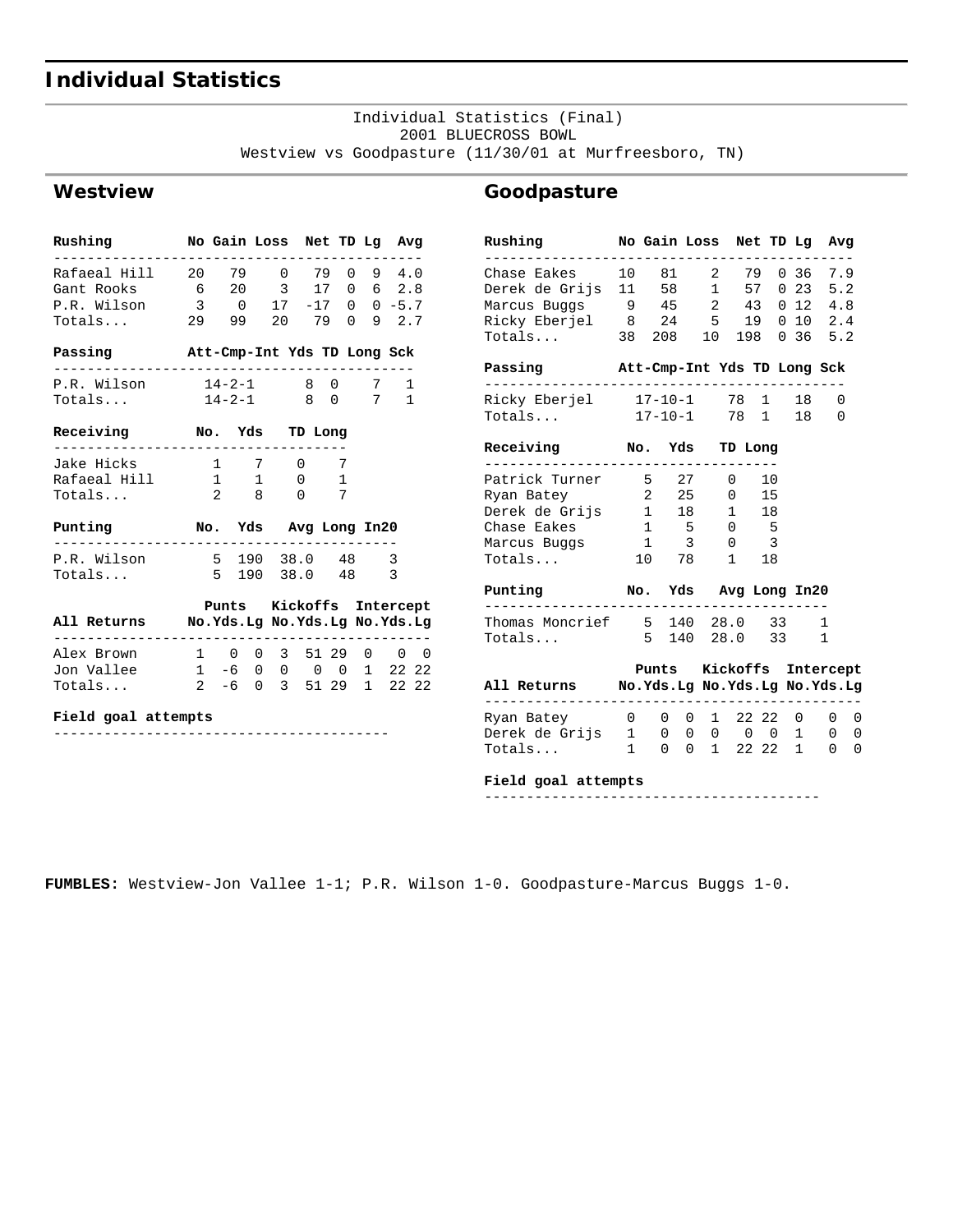## **Drive Chart**

 Westview vs Goodpasture (11/30/01 at Murfreesboro, TN)  **Drive Started Drive Ended Consumed Team Qtr Spot Time Obtained Spot Time How Lost Pl-Yds TOP**  ------------------------------------------------------------------------------------- WEST 1st W40 12:00 Possession W40 12:00 Possession 0-0 00:00 WEST 1st W25 12:00 Kickoff W35 09:17 Interception 6-10 02:43 WEST 1st W22 08:19 Interception W43 05:06 Punt 6-21 03:13 WEST 1st W31 00:07 Downs W38 10:32 Punt 3-7 01:35 WEST 2nd G41 08:17 Punt G49 06:42 Punt 3--8 01:35 WEST 2nd W13 00:43 Kickoff W12 12:00 End of half 1--1 00:43 WEST 3rd W14 00:00 Punt W14 07:23 Fumble 0-0 00:00 WEST 3rd W48 07:23 Kickoff G39 05:18 Punt 6-13 02:05 WEST 3rd G37 04:04 Punt G19 00:35 Downs 8-18 03:29 WEST 4th W10 06:34 Punt W17 04:18 Punt 3-7 02:16 WEST 4th W20 02:41 Punt W40 01:40 Downs 7-20 01:01 GOOD 1st G40 12:00 Possession G40 12:00 Kickoff 0-0 00:00 GOOD 1st W45 09:17 Interception W10 08:19 Interception 3-35 00:58# GOOD 1st G20 05:06 Punt W31 00:07 Downs 9-49 04:59 GOOD 2nd G14 10:32 Punt G18 08:17 Punt 3-4 02:15 GOOD 2nd G06 06:42 Punt W00 00:43 \*TOUCHDOWN 13-94 05:59# GOOD 3rd G29 12:00 Kickoff W44 07:23 Punt 9-27 04:37 GOOD 3rd W14 07:23 Fumble W14 07:23 \*TOUCHDOWN 0-0 00:00 GOOD 3rd G07 05:18 Punt G09 04:04 Punt 3-2 01:14 GOOD 3rd G19 00:35 Downs W43 06:34 Punt 10-38 06:01 GOOD 4th W47 04:18 Punt G48 02:41 Punt 3--5 01:37 GOOD 4th W40 01:40 Downs W39 00:00 End of half 3-1 01:40 **WEST 1st 2nd 3rd 4th 1st 2nd Qtr Qtr Qtr Qtr Half Half Total** --------------------------------------------------------------------------- Time of possession 06:03 03:46 05:34 03:17 09:49 08:51 18:40 3rd Down Conversions 2/4 0/2 1/4 1/3 2/6 2/7 4/13 Avg Field Position W26 W36 G45 W15 W30 W35 W32 4th Down Conversions 0/0 0/0 1/2 0/1 0/0 1/3 1/3 **GOOD 1st 2nd 3rd 4th 1st 2nd Qtr Qtr Qtr Qtr Half Half Total** --------------------------------------------------------------------------- Time of possession 05:57 08:14 06:26 08:43 14:11 15:09 29:20 3rd Down Conversions 1/2 2/4 2/4 1/5 3/6 3/9 6/15 Avg Field Position G37 G10 G18 W44 G23 G33 G29 4th Down Conversions 0/1 1/1 0/0 0/0 1/2 0/0 1/2

 Drive Chart (Final) 2001 BLUECROSS BOWL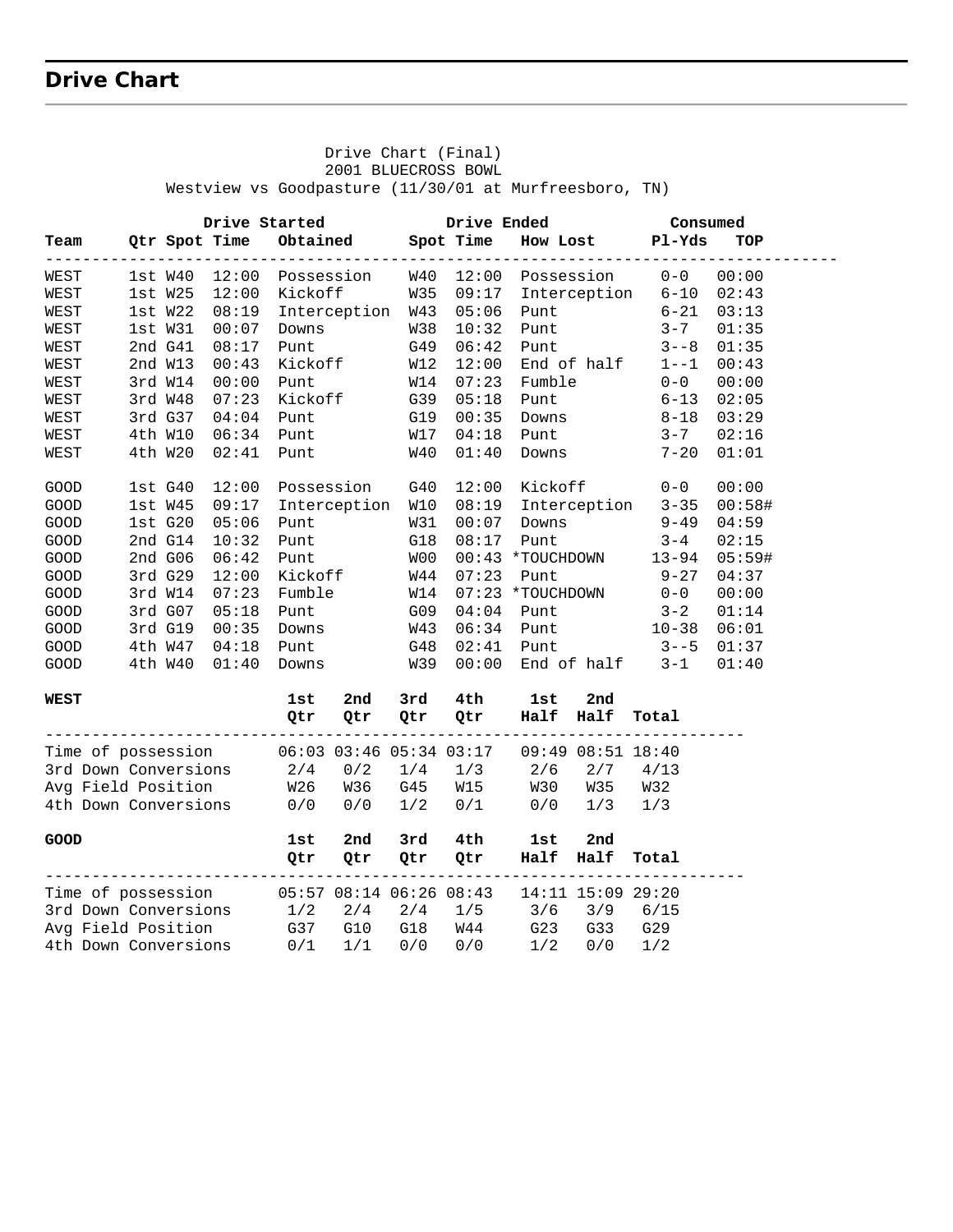| Drive Chart (By Quarter) |  |
|--------------------------|--|
|--------------------------|--|

|      |              |       |                                       |     |       | Drive Started Drive Ended Consumed                  |           |        |
|------|--------------|-------|---------------------------------------|-----|-------|-----------------------------------------------------|-----------|--------|
|      |              |       | Team Qtr Spot Time Obtained Spot Time |     |       | How Lost Pl-Yds                                     |           | TOP    |
| WEST |              |       |                                       |     |       | $1st W40 12:00 Possession W40 12:00 Possession 0-0$ |           | 00:00  |
| GOOD | 1stG40       | 12:00 | Possession                            | G40 | 12:00 | Kickoff 0-0                                         |           | 00:00  |
| WEST | 1st W25      | 12:00 | Kickoff                               | W35 | 09:17 | Interception 6-10                                   |           | 02:43  |
| GOOD | $1st$ W $45$ | 09:17 | Interception                          | W10 | 08:19 | Interception 3-35                                   |           | 00:58# |
| WEST | 1st W22      | 08:19 | Interception                          | W43 | 05:06 | Punt 6-21                                           |           | 03:13  |
| GOOD | 1stG20       | 05:06 | Punt                                  | W31 | 00:07 | Downs 9-49                                          |           | 04:59  |
| WEST | lst W31      | 00:07 | Downs                                 | W38 | 10:32 | <b>Punt</b>                                         | $3 - 7$   | 01:35  |
| GOOD | 2nd G14      | 10:32 | <b>Punt</b>                           | G18 | 08:17 | Punt                                                | $3 - 4$   | 02:15  |
| WEST | 2nd G41      | 08:17 | <b>Punt</b>                           | G49 | 06:42 | Punt $3--8$                                         |           | 01:35  |
| GOOD | $2ndG$ 06    | 06:42 | Punt                                  | W00 |       | 00:43 *TOUCHDOWN 13-94 05:59#                       |           |        |
| WEST | 2nd W13      | 00:43 | Kickoff                               | W12 | 12:00 | End of half 1--1                                    |           | 00:43  |
| GOOD | 3rd G29      | 12:00 | Kickoff                               | W44 | 07:23 | Punt                                                | $9 - 27$  | 04:37  |
| WEST | 3rd W14      | 00:00 | Punt                                  | W14 | 07:23 | Fumble                                              | $0 - 0$   | 00:00  |
| GOOD | 3rd W14      | 07:23 | Fumble                                | W14 |       | 07:23 *TOUCHDOWN                                    | $0 - 0$   | 00:00  |
| WEST | 3rd W48      | 07:23 | Kickoff                               | G39 | 05:18 | <b>Punt</b>                                         | $6 - 13$  | 02:05  |
| GOOD | 3rd G07      | 05:18 | Punt                                  | G09 | 04:04 | Punt                                                | $3 - 2$   | 01:14  |
| WEST | 3rd G37      | 04:04 | Punt                                  | G19 | 00:35 | Downs 8-18                                          |           | 03:29  |
| GOOD | 3rd G19      | 00:35 | Downs                                 | W43 | 06:34 | Punt                                                | $10 - 38$ | 06:01  |
| WEST | 4th W10      | 06:34 | Punt                                  | W17 | 04:18 | <b>Punt</b>                                         | $3 - 7$   | 02:16  |
| GOOD | 4th W47      | 04:18 | Punt                                  | G48 | 02:41 | Punt                                                | $3 - -5$  | 01:37  |
| WEST | 4th W20      | 02:41 | Punt                                  | W40 | 01:40 | Downs                                               | $7 - 20$  | 01:01  |
| GOOD | 4th W40      | 01:40 | Downs                                 | W39 | 00:00 | End of half                                         | $3 - 1$   | 01:40  |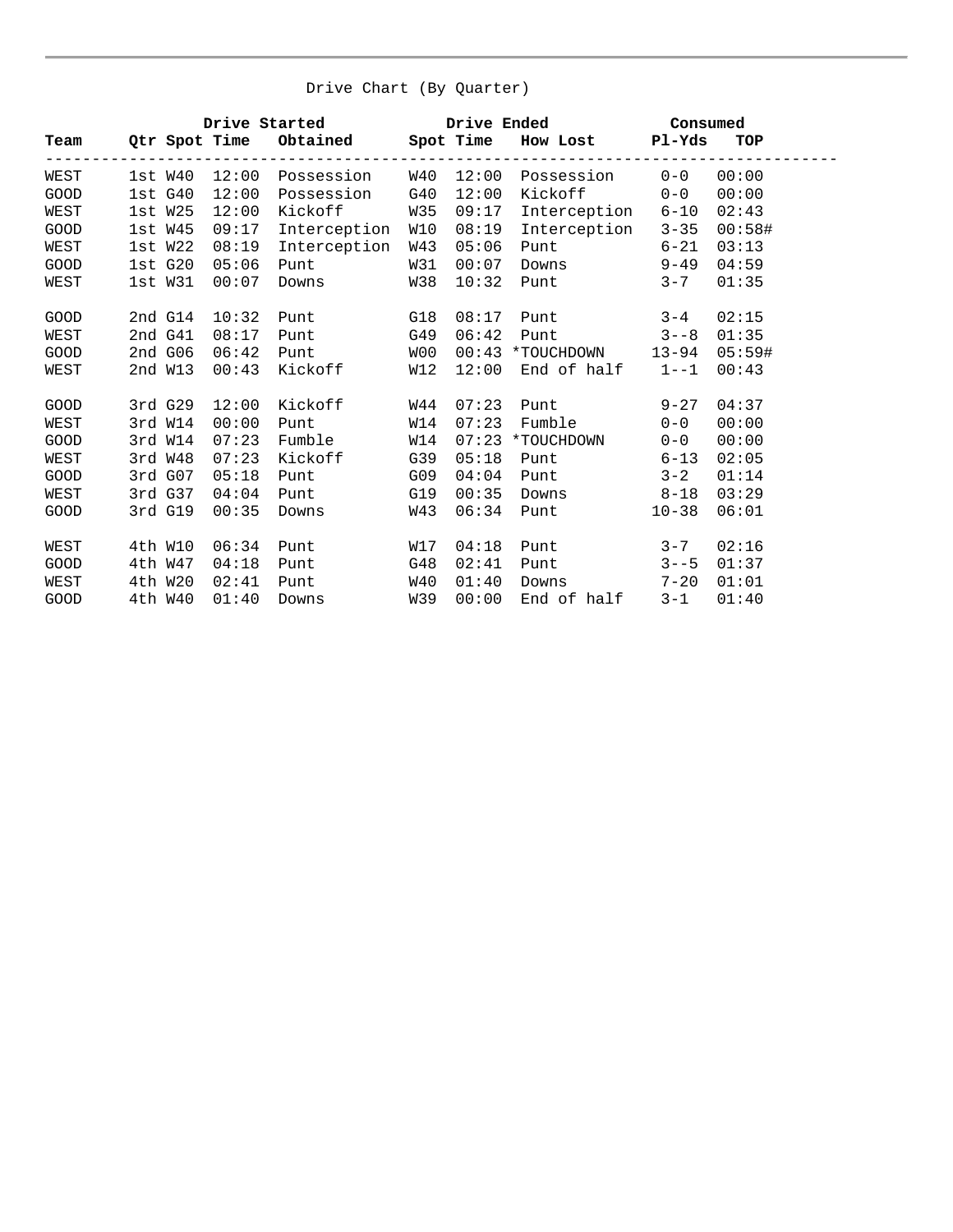# **Defensive Statistics**

#### Defensive Statistics (Final) 2001 BLUECROSS BOWL Westview vs Goodpasture (11/30/01 at Murfreesboro, TN)

|    | Westview           |   |          |     |           |                      |                      |                      |                                           |  |
|----|--------------------|---|----------|-----|-----------|----------------------|----------------------|----------------------|-------------------------------------------|--|
|    | ## Player          |   | Solo Ast | Tot |           |                      |                      |                      | TFL/Yds FF FR-Yd Intc PD Blkd Sack/Yds QH |  |
|    | 18 Jon Vallee      |   |          | 8   |           |                      | $1 - 22$ 3           |                      |                                           |  |
|    | 65 Adam Wright     | 4 | 3        | 7   | 2/3       | $\ddot{\phantom{a}}$ | $\ddot{\phantom{a}}$ | $\cdot$              |                                           |  |
|    | 20 Travis Davidson | 5 |          | 6   |           |                      |                      |                      |                                           |  |
|    | 15 Alex Brown      | 3 | 3        | 6   | $\bullet$ |                      |                      |                      |                                           |  |
|    | 40 Justin Harrell  | 3 | 2        | 5   | 1/0       | $\mathbf 1$          |                      | $\cdot$              |                                           |  |
|    | 84 Gant Rooks      |   | 4        | 5   | 2/3       | $\cdot$              |                      | $\ddot{\phantom{a}}$ |                                           |  |
|    | 68 Louis Davis     | 2 |          | 3   | 1/1       | $\cdot$              |                      | $\bullet$            |                                           |  |
|    | 66 Caleb Harrison  | 2 |          | 3   | 2/2       | $\ddot{\phantom{a}}$ |                      | $\bullet$            |                                           |  |
| 8  | Lucas Rooks        | 2 |          |     | $\bullet$ | $\bullet$            | $\bullet$            | $\bullet$            |                                           |  |
|    | 86 Jason Harrison  | 2 |          | 2   | $\bullet$ |                      |                      | $\bullet$            |                                           |  |
|    | 47 Jason Davis     |   |          |     | $\bullet$ |                      |                      |                      |                                           |  |
|    | 53 Brent Gordon    |   |          |     | $\bullet$ | $\bullet$            |                      |                      |                                           |  |
|    | 42 Doug Landrum    |   |          |     | $\bullet$ | $\bullet$            |                      | $\cdot$              |                                           |  |
| 5. | Andrew Laney       |   |          |     | 1/2       |                      |                      |                      |                                           |  |

#### **Goodpasture**

|   | ## Player        | Solo | Ast | Tot |           |           |          |         |   | TFL/Yds FF FR-Yd Intc PD Blkd Sack/Yds QH |  |
|---|------------------|------|-----|-----|-----------|-----------|----------|---------|---|-------------------------------------------|--|
|   | 50 Trey Clary    |      | 5   | 8   | 1/2       |           |          |         |   | 1/2                                       |  |
|   | 42 Chase Eakes   | 4    | 3   |     |           |           |          |         |   |                                           |  |
| 3 | Derek de Grijs   |      | 3   | 6   | 1/1       | $\bullet$ |          | $1 - 0$ |   |                                           |  |
|   | 9 B. Williams    | 2    | 2   | 4   |           | $\bullet$ |          |         |   |                                           |  |
|   | 30 Greg Morgan   |      |     |     |           |           |          |         |   |                                           |  |
|   | 59 Chase Judkins |      |     |     |           |           |          |         |   |                                           |  |
|   | 77 D. Robinson   |      | 2   |     |           |           |          |         |   |                                           |  |
|   | 28 Mark Griggs   |      | 3   | 3   | 1/2       | $\bullet$ |          |         |   |                                           |  |
|   | 24 Marcus Buggs  | 2    |     |     | $\bullet$ |           |          |         |   |                                           |  |
|   | 57 Eddie Flynn   |      | 2   | 2   | 1/2       |           |          |         |   | 1/2                                       |  |
|   | 34 Will Jones    |      | 2   | 2   |           |           | $1 - 14$ |         |   |                                           |  |
| 1 | Dusty Parker     |      |     |     |           |           |          |         |   |                                           |  |
|   | 81 Eric House    |      |     |     |           | $\bullet$ |          |         |   |                                           |  |
|   | 38 J. Netherton  |      |     |     |           |           |          |         |   |                                           |  |
|   | 21 Ryan Batey    |      |     |     | $\bullet$ | $\bullet$ |          |         | 3 |                                           |  |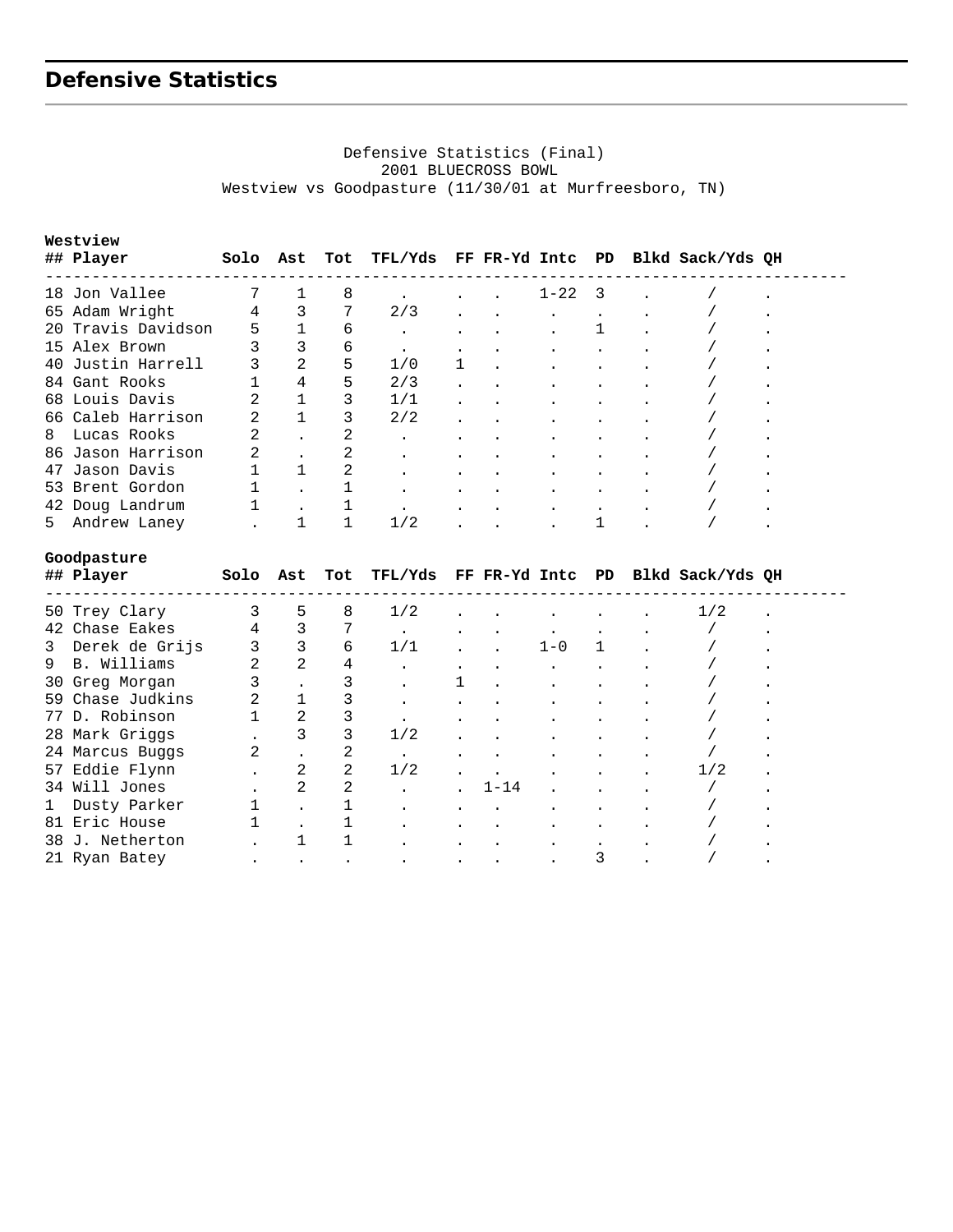## **Play-by-Play Summary (1st Quarter)**

```
 W 1-10 W40 Change of possession, Change of possession, GOOD ball on GOOD40, 1st and 10. 
      G 1-10 G40 GOODPASTURE drive start at 12:00 (1st). 
                   Thomas Moncrief kickoff 54 yards to the WEST6, Alex Brown return 19 
                  yards to the WEST25 (Will Jones; J. Netherton).
 W 1-10 W25 WESTVIEW drive start at 12:00 (1st).
 W 1-10 W25 Rafaeal Hill rush for 2 yards to the WEST27 (Chase Eakes;Mark Griggs).
  W 2-8 W27 Gant Rooks rush for 6 yards to the WEST33 (Trey Clary). 
  W 3-2 W33 Gant Rooks rush for 2 yards to the WEST35, 1ST DOWN WEST (Trey 
               Clary;Chase Eakes). 
  W 1-10 W35 Rafaeal Hill rush for no gain to the WEST35 (Derek de Grijs). 
  W 2-10 W35 P.R. Wilson pass incomplete to Andrew Jennings (Ryan Batey). 
  W 3-10 W35 P.R. Wilson pass intercepted by Derek de Grijs at the WEST45, Derek de Grijs 
               return 0 yards to the WEST45. 
------------- 6 plays, 10 yards, TOP 02:43 ---------------
      G 1-10 W45 GOODPASTURE drive start at 09:17 (1st). 
      G 1-10 W45 Timeout Goodpasture, clock 09:17. 
      G 1-10 W45 Derek de Grijs rush for 23 yards to the WEST22, 1ST DOWN GOOD
                   (Justin Harrell), PENALTY WEST face mask 5 yards to the WEST17. 
      G 1-5 W17 1st and 10. 
      G 1-10 W17 Marcus Buggs rush for 12 yards to the WEST5, 1ST DOWN GOOD (Jon Vallee). 
      G 1-G W05 PENALTY GOOD false start 5 yards to the WEST10. 
      G 1-G W10 Ricky Eberjel pass intercepted by Jon Vallee at the WEST0, Jon Vallee 
                   return 22 yards to the WEST22, Jon Vallee for no gain to the WEST22 (Greg 
                   Morgan). 
-------------- 3 plays, 35 yards, TOP 00:58 ---------------
 W 1-10 W22 WESTVIEW drive start at 08:19 (1st).
 W 1-10 W22 Rafaeal Hill rush for 5 yards to the WEST27 (Mark Griggs; Trey Clary).
  W 2-5 W27 Gant Rooks rush for 3 yards to the WEST30 (Derek de Grijs;Chase Eakes). 
  W 3-2 W30 Rafaeal Hill rush for 9 yards to the WEST39, 1ST DOWN WEST (Chase Eakes). 
 W 1-10 W39 Gant Rooks rush for loss of 3 yards to the WEST36 (Mark Griggs;Derek de Grijs).
  W 2-13 W36 P.R. Wilson pass incomplete to Justin Harrell. 
  W 3-13 W36 P.R. Wilson pass complete to Jake Hicks for 7 yards to the WEST43 (Marcus 
               Buggs). 
  W 4-6 W43 P.R. Wilson punt 37 yards to the GOOD20, fair catch by Derek de Grijs. 
 -------------- 6 plays, 21 yards, TOP 03:13 ---------------
      G 1-10 G20 GOODPASTURE drive start at 05:06 (1st). 
      G 1-10 G20 Derek de Grijs rush for 12 yards to the GOOD32, 1ST DOWN GOOD (Jon Vallee).
      G 1-10 G32 Marcus Buggs rush for 2 yards to the GOOD34 (Jon Vallee). 
      G 2-8 G34 Derek de Grijs rush for 3 yards to the GOOD37 (Alex Brown), PENALTY 
                   GOOD holding 10 yards to the GOOD27. 
      G 2-15 G27 2nd and 15. 
      G 2-15 G27 PENALTY GOOD false start 5 yards to the GOOD22. 
      G 2-20 G22 Ricky Eberjel pass complete to Chase Eakes for 5 yards to the GOOD27 
                   (Alex Brown;Adam Wright). 
      G 3-15 G27 Chase Eakes rush for 36 yards to the WEST37, 1ST DOWN GOOD (Lucas Rooks). 
      G 1-10 W37 Derek de Grijs rush for 6 yards to the WEST31 (Jason Davis). 
      G 2-4 W31 PENALTY GOOD delay of game 5 yards to the WEST36. 
      G 2-9 W36 PENALTY GOOD false start 5 yards to the WEST41. 
      G 2-14 W41 Ricky Eberjel pass complete to Ryan Batey for 10 yards to the WEST31. 
      G 3-4 W31 Timeout Goodpasture, clock 00:52. 
      G 3-4 W31 Derek de Grijs rush for no gain to the WEST31 (Jason Harrison). 
      G 4-4 W31 Ricky Eberjel pass incomplete (Travis Davidson). 
--------------- 9 plays, 49 yards, TOP 04:59 --------------- 
 W 1-10 W31 WESTVIEW drive start at 00:07 (1st).
  W 1-10 W31 P.R. Wilson pass incomplete to Jake Hicks. 
                                    ===END OF 1st QUARTER==== 
                                    WESTVIEW 0, GOODPASTURE 0
```
=========================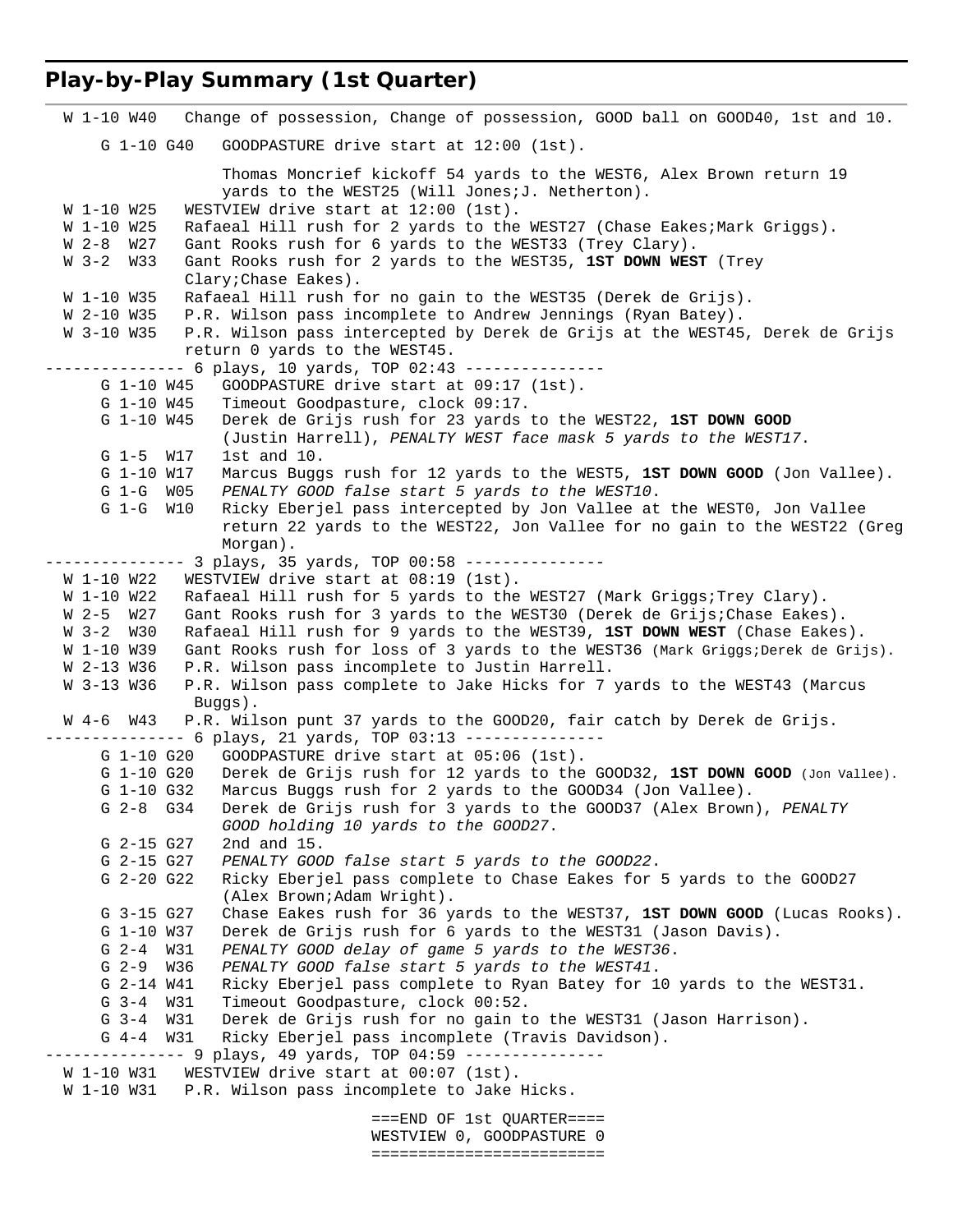### **Play-by-Play Summary (2nd quarter)**

 W 2-10 W31 Start of 2nd quarter, clock 12:00. W 2-10 W31 Rafaeal Hill rush for 6 yards to the WEST37 (B. Williams;D. Robinson). W 3-4 W37 Rafaeal Hill rush for 1 yard to the WEST38 (Chase Judkins). W 4-3 W38 P.R. Wilson punt 48 yards to the GOOD14, Derek de Grijs return 0 yards to the GOOD14 (Lucas Rooks). --------------- 3 plays, 7 yards, TOP 01:35 --------------- G 1-10 G14 GOODPASTURE drive start at 10:32 (2nd). G 1-10 G14 Marcus Buggs rush for 7 yards to the GOOD21 (Adam Wright). G 2-3 G21 Chase Eakes rush for loss of 1 yard to the GOOD20 (Louis Davis;Caleb Harrison). G 3-4 G20 Ricky Eberjel pass complete to Patrick Turner for loss of 2 yards to the GOOD18 (Caleb Harrison). G 4-6 G18 Thomas Moncrief punt 23 yards to the GOOD41, downed. ------------- 3 plays, 4 yards, TOP 02:15 ---------------W 1-10 G41 WESTVIEW drive start at 08:17 (2nd). W 1-10 G41 Rafaeal Hill rush for 3 yards to the GOOD38 (D. Robinson). W 2-7 G38 Rafaeal Hill rush for 1 yard to the GOOD37 (Chase Judkins). W 3-6 G37 P.R. Wilson rush to the GOOD49, fumble by P.R. Wilson recovered by WEST TM at GOOD49, out-of-bounds. W 4-18 G49 P.R. Wilson punt 43 yards to the GOOD6, downed. -------------- 3 plays, minus 8 yards, TOP 01:35 --------------- G 1-10 G06 GOODPASTURE drive start at 06:42 (2nd). G 1-10 G06 Marcus Buggs rush to the GOOD5, fumble forced by Justin Harrell, fumble by Marcus Buggs recovered by GOOD Eric House at GOOD9. G 2-7 G09 Ricky Eberjel pass incomplete to Patrick Turner. G 3-7 G09 Ricky Eberjel pass complete to Ryan Batey for 15 yards to the GOOD24, **1ST DOWN GOOD** (Jon Vallee). G 1-10 G24 Derek de Grijs rush for 2 yards to the GOOD26 (Gant Rooks). G 2-8 G26 Ricky Eberjel pass complete to Patrick Turner for 10 yards to the GOOD36, **1ST DOWN GOOD** (Jon Vallee;Adam Wright). G 1-10 G36 Marcus Buggs rush for 12 yards to the GOOD48, **1ST DOWN GOOD** (Jon Vallee). G 1-10 G48 *PENALTY GOOD false start 5 yards to the GOOD43*. G 1-15 G43 Ricky Eberjel pass complete to Patrick Turner for 4 yards to the GOOD47. G 2-11 G47 Chase Eakes rush for 7 yards to the WEST46 (Travis Davidson). G 3-4 W46 Chase Eakes rush for 27 yards to the WEST19, **1ST DOWN GOOD** (Alex Brown). G 1-10 W19 Derek de Grijs rush for no gain to the WEST19 (Alex Brown). G 2-10 W19 *PENALTY GOOD false start 5 yards to the WEST24*. G 2-15 W24 Ricky Eberjel pass incomplete to Derek de Grijs (Jon Vallee).<br>G 3-15 W24 Chase Eakes rush for 6 yards to the WEST18 (Adam Wright). Chase Eakes rush for 6 yards to the WEST18 (Adam Wright). G 4-9 W18 Timeout Goodpasture, clock 00:48. G 4-9 W18 Ricky Eberjel pass complete to Derek de Grijs for 18 yards to the WEST0, **1ST DOWN GOOD**, TOUCHDOWN, clock 00:43. Thomas Moncrief kick attempt good. ========================= WESTVIEW 0, GOODPASTURE 7 ========================= --------------- 13 plays, 94 yards, TOP 05:59 --------------- Thomas Moncrief kickoff 50 yards to the WEST10, Alex Brown return 3 yards to the WEST13 (Greg Morgan). W 1-10 W13 WESTVIEW drive start at 00:43 (2nd). W 1-10 W13 P.R. Wilson rush for loss of 1 yard to the WEST12. W 2-11 W12 End of 1st half, clock 00:00. ===END OF 2nd QUARTER==== WESTVIEW 0, GOODPASTURE 7

=========================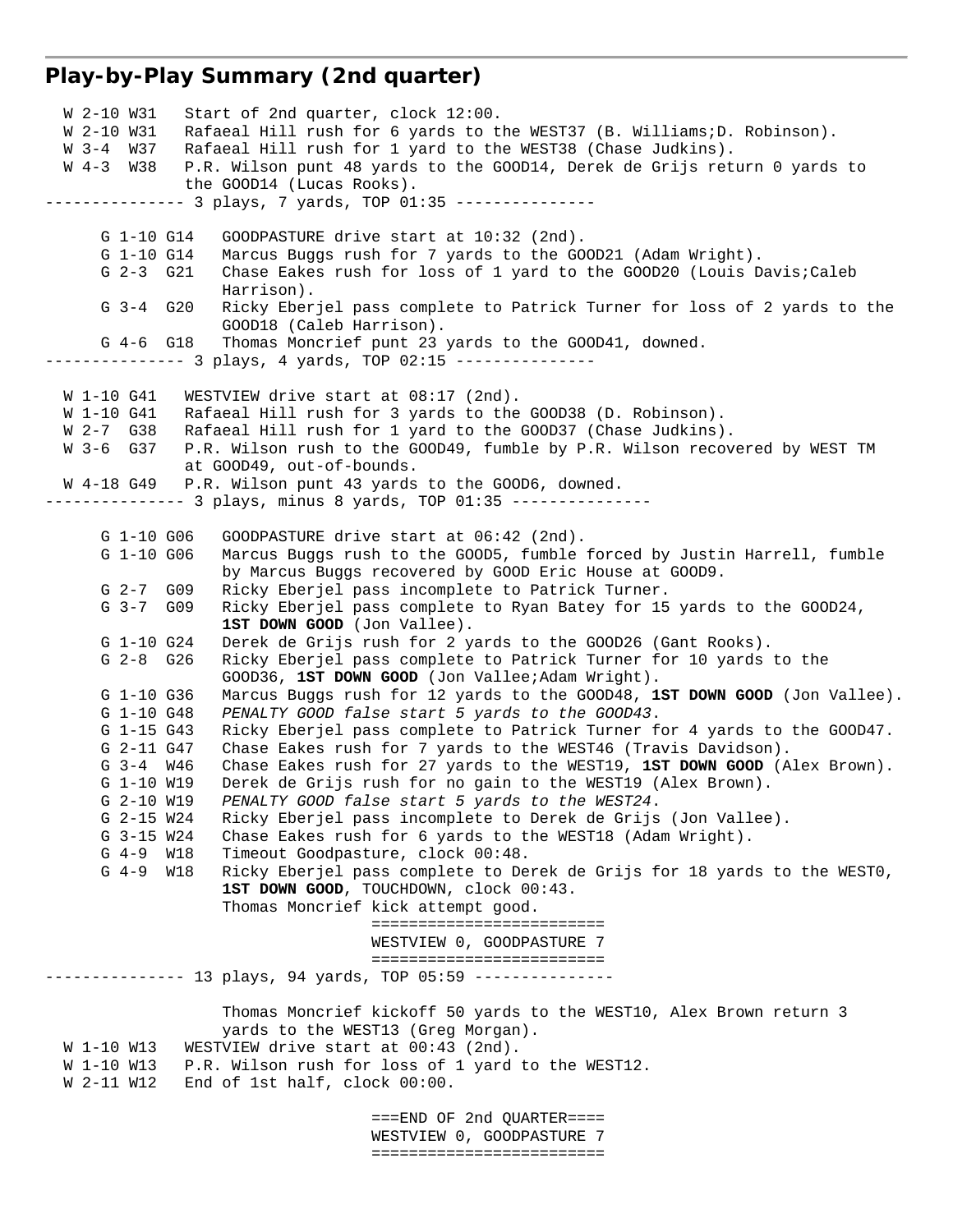# **Play-by-Play Summary (3rd quarter)**

|                          |          | W 2-11 W12 Start of 3rd quarter, clock 12:00.<br>--------- 1 plays, minus 1 yards, TOP 00:43 ---------------                                 |
|--------------------------|----------|----------------------------------------------------------------------------------------------------------------------------------------------|
|                          |          | C.W. West kickoff 81 yards to the GOOD7, Ryan Batey return 22 yards to the<br>GOOD29 (Doug Landrum).                                         |
| $G$ 1-10 $G29$           |          | GOODPASTURE drive start at 12:00 (3rd).                                                                                                      |
| G 1-10 G29               |          | Marcus Buggs rush for 2 yards to the GOOD31 (Travis Davidson;Gant Rooks).                                                                    |
| $G$ 2-8 $G$ 31           |          | PENALTY GOOD false start 5 yards to the GOOD26.                                                                                              |
| $G$ 2-13 $G$ 26          |          | Ricky Eberjel pass complete to Patrick Turner for 8 yards to the GOOD34<br>(Jon Vallee).                                                     |
| G 3-5 G34                |          | Ricky Eberjel pass complete to Patrick Turner for 7 yards to the GOOD41,<br>1ST DOWN GOOD (Travis Davidson).                                 |
| G 1-10 G41               |          | Marcus Buggs rush for no gain to the GOOD41 (Travis Davidson).                                                                               |
| G 2-10 G41               |          | Chase Eakes rush for 2 yards to the GOOD43.                                                                                                  |
| $G$ 3-8 $G$ 43           |          | Ricky Eberjel rush for 10 yards to the WEST47, 1ST DOWN GOOD<br>(Travis Davidson).                                                           |
| G 1-10 W47               |          | Ricky Eberjel pass complete to Marcus Buggs for 3 yards to the WEST44<br>(Adam Wright; Alex Brown).                                          |
| $G_{2-7}$                | W44      | Chase Eakes rush for no gain to the WEST44 (Justin Harrell; Jason Davis).                                                                    |
| $G_{3-7}$                |          |                                                                                                                                              |
|                          | W44      | Ricky Eberjel pass incomplete to Ryan Batey (Jon Vallee).                                                                                    |
| $G$ 4-7 $W44$            |          | Thomas Moncrief punt 24 yards to the WEST20, Jon Vallee return -6 yards<br>to the WEST14, fumble forced by Greg Morgan, fumble by Jon Vallee |
|                          |          | recovered by GOOD Will Jones at WEST14, Will Jones for 14 yards to the                                                                       |
|                          |          | WESTO, TOUCHDOWN, clock 07:23.                                                                                                               |
|                          |          | ------------- 9 plays, 27 yards, TOP 04:37 ---------------                                                                                   |
|                          |          | Thomas Moncrief kick attempt good.                                                                                                           |
|                          |          | ===========================                                                                                                                  |
|                          |          | WESTVIEW 0, GOODPASTURE 14                                                                                                                   |
|                          |          | ===========================                                                                                                                  |
|                          |          |                                                                                                                                              |
|                          |          | Thomas Moncrief kickoff 41 yards to the WEST19, Alex Brown return 29                                                                         |
|                          |          | yards to the WEST48 (Eric House).                                                                                                            |
| W 1-10 W48               |          |                                                                                                                                              |
| W 1-10 W48               |          | WESTVIEW drive start at 07:23 (3rd).                                                                                                         |
|                          |          | Rafaeal Hill rush for 4 yards to the GOOD48 (B. Williams).                                                                                   |
| W 2-6 G48                |          | Rafaeal Hill rush for 2 yards to the GOOD46 (Chase Eakes).                                                                                   |
| W 3-4 G46                |          | Rafaeal Hill rush for 7 yards to the GOOD39, 1ST DOWN WEST (Marcus Buggs).                                                                   |
| W 1-10 G39               |          | P.R. Wilson pass incomplete to Justin Harrell.                                                                                               |
| W 2-10 G39               |          | P.R. Wilson pass incomplete to Andrew Jennings.                                                                                              |
| W 3-10 G39               |          | P.R. Wilson pass incomplete to Rafaeal Hill (Ryan Batey).                                                                                    |
| W 4-10 G39               |          | P.R. Wilson punt 32 yards to the GOOD7, downed.                                                                                              |
|                          | $------$ | 6 plays, 13 yards, TOP 02:05 ---------------                                                                                                 |
|                          |          |                                                                                                                                              |
| G 1-10 G07               |          | GOODPASTURE drive start at 05:18 (3rd).                                                                                                      |
| G 1-10 G07               |          | Ricky Eberjel rush for 3 yards to the GOOD10 (Louis Davis).                                                                                  |
| $G_{2-7}$                | G10      | Ricky Eberjel pass incomplete to Marcus Buggs.                                                                                               |
| $G_{3-7}$                | G10      | Derek de Grijs rush for loss of 1 yard to the GOOD9 (Adam Wright).                                                                           |
| $G_4-8$                  | G09      | Thomas Moncrief punt 28 yards to the GOOD37, Alex Brown return 0 yards                                                                       |
|                          |          | to the GOOD37 (Will Jones; Chase Judkins).                                                                                                   |
|                          |          |                                                                                                                                              |
|                          |          |                                                                                                                                              |
| W 1-10 G37               |          | WESTVIEW drive start at 04:04 (3rd).                                                                                                         |
| W 1-10 G37               |          | Rafaeal Hill rush for 4 yards to the GOOD33 (Derek de Grijs; Trey Clary).                                                                    |
| W 2-6<br>G33             |          | Gant Rooks rush for 5 yards to the GOOD28 (D. Robinson; Eddie Flynn).                                                                        |
| G28<br>W 3-1             |          | Rafaeal Hill rush for no gain to the GOOD28 (Trey Clary; B. Williams).                                                                       |
| G28<br>W 4-1             |          | Gant Rooks rush for 4 yards to the GOOD24, 1ST DOWN WEST.                                                                                    |
| W 1-10 G24               |          | P.R. Wilson pass incomplete to Jake Hicks (Ryan Batey).                                                                                      |
| W 2-10 G24<br>W 3-10 G24 |          | Rafaeal Hill rush for no gain to the GOOD24 (Derek de Grijs).<br>P.R. Wilson pass complete to Rafaeal Hill for 1 yard to the GOOD23 (Chase   |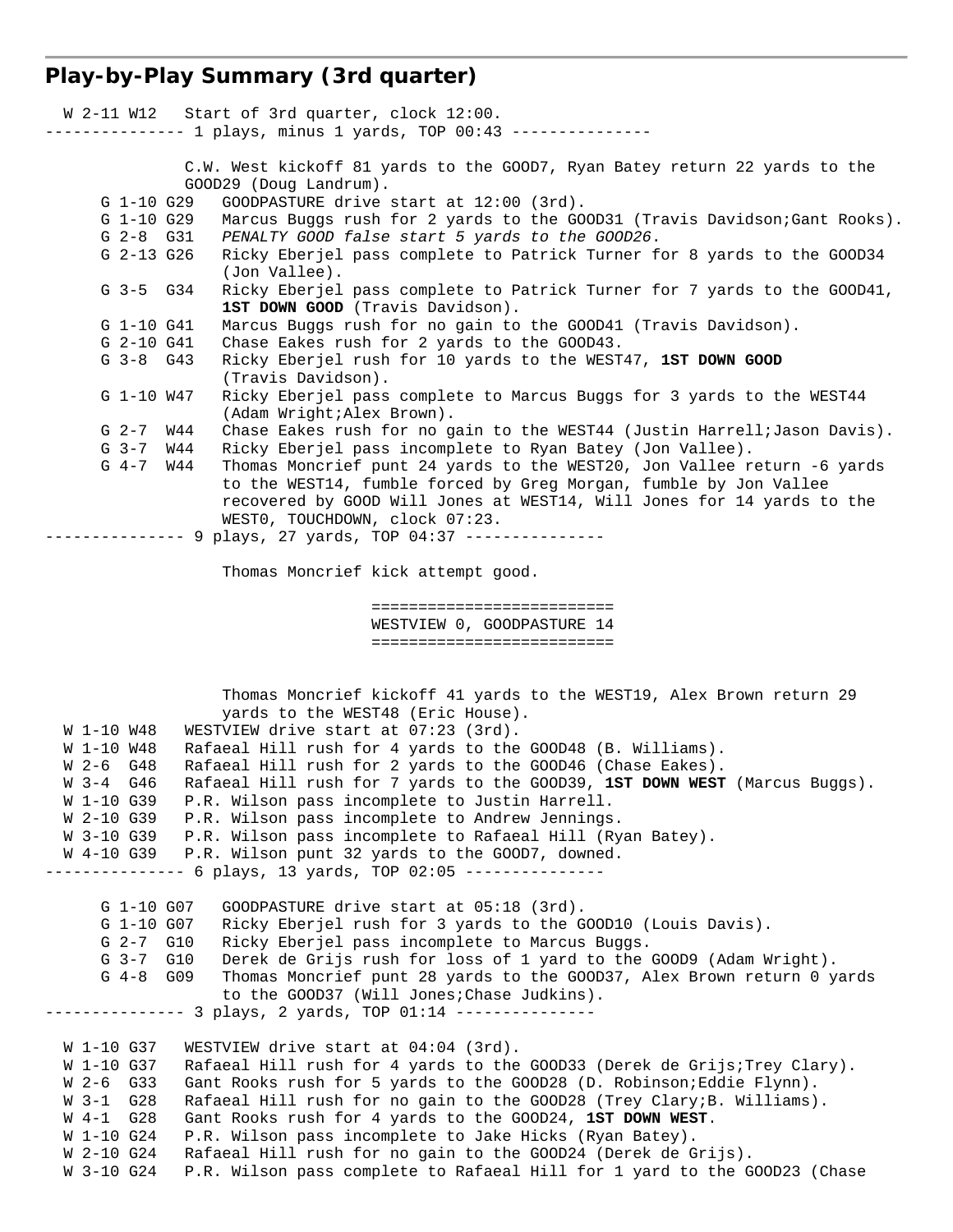Eakes). W 4-9 G23 Timeout Westview, clock 00:45. W 4-9 G23 Rafaeal Hill rush for 4 yards to the GOOD19 (B. Williams). -------------- 8 plays, 18 yards, TOP 03:29 ---------------

 G 1-10 G19 GOODPASTURE drive start at 00:35 (3rd). G 1-10 G19 Ricky Eberjel rush for 9 yards to the GOOD28 (Caleb Harrison).

> ====END OF 3rd QUARTER==== WESTVIEW 0, GOODPASTURE 14 ==========================